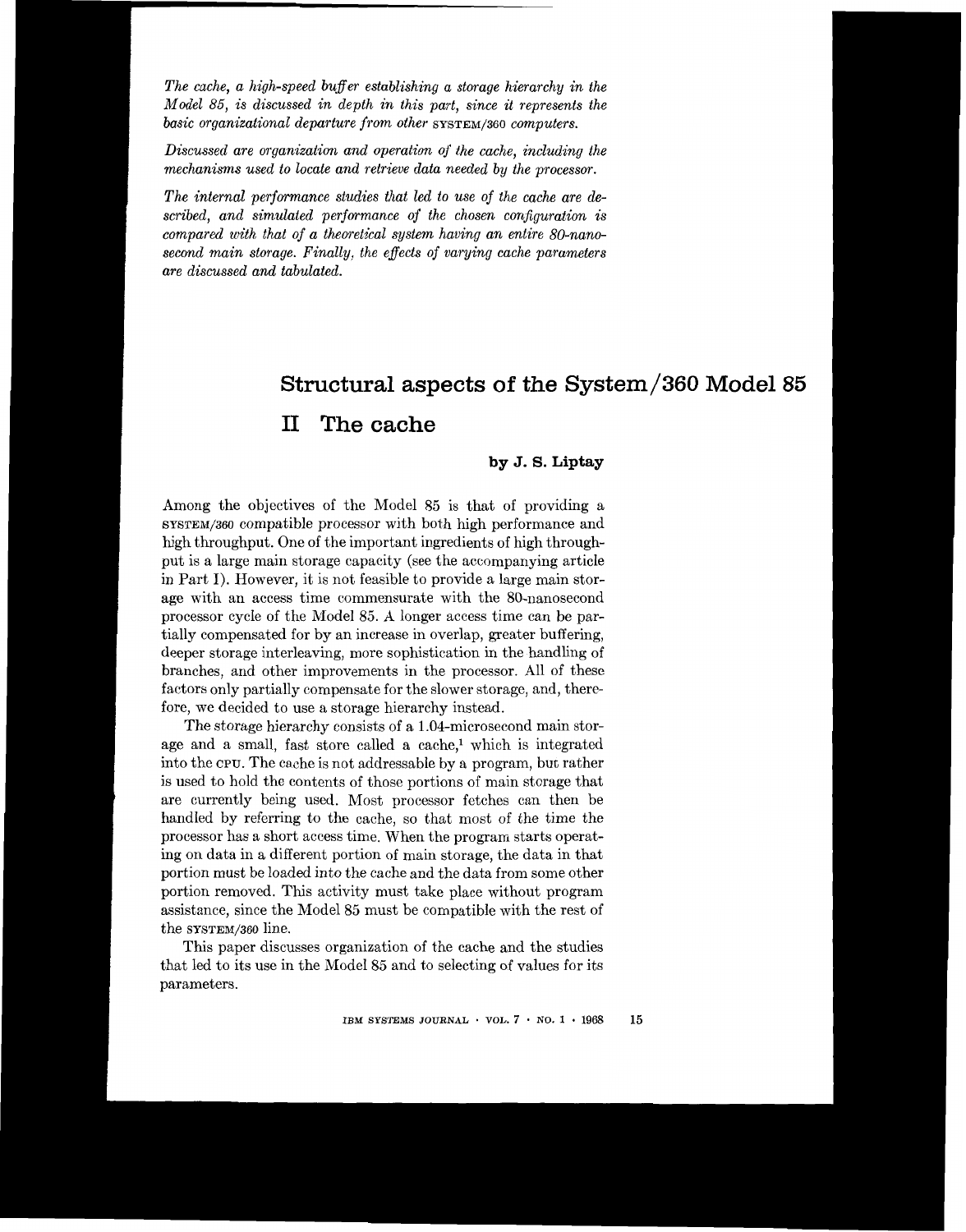**Figure 1 Assignment of cache sectors to main storage sectors** 



### **Cache organization**

The main storage units that can be used on the Model 85 are the **IBM 2365-5** and the **2385.** They have a 1.04-microsecond cycle time and make available capacities from 512K bytes to 4096K bytes  $(K = 1024)$ . The cache is a 16K-byte integrated storage, which is capable of operating every processor cycle. Optionally, it can be expanded to 24K bytes or **32K** bytes.

Both the cache and main storage are logically divided into sectors, each consisting of 1K contiguous bytes starting on 1K-byte boundaries. During operation, a correspondence is set up between cache sectors and main storage sectors in which each cache sector is assigned to a single different main storage sector. However, because of the limited number of cache sectors, most main storage sectors do not have any cache sectors assigned to them (see Figure 1). Each of the cache sectors has a 14-bit sector address register, which holds the address of the main storage sector to which it is assigned.

The assignment of cache sectors is dynamically adjusted during **assigning** operation, so that they are assigned to the main storage sectors that **cache** are currently being used by the program. If the program causes a sectors fetch from a main storage sector that does not have a cache sector assigned to it, one of the cache sectors is then reassigned to that main storage sector. To make a good selection of a cache sector to reassign, enough information is maintained to order the cache sectors into an activity list. The sector at the top of the list is the one that was most recently referred to, the second one is the next most recently referred to, and so forth. When a cache sector is referred *to,* it is moved to the top of the list, and the intervening ones are moved down one position. This is not meant to imply an actual movement of sectors within the cache, but rather refers to a logical

**16 J.** *8.* **LIPTAY**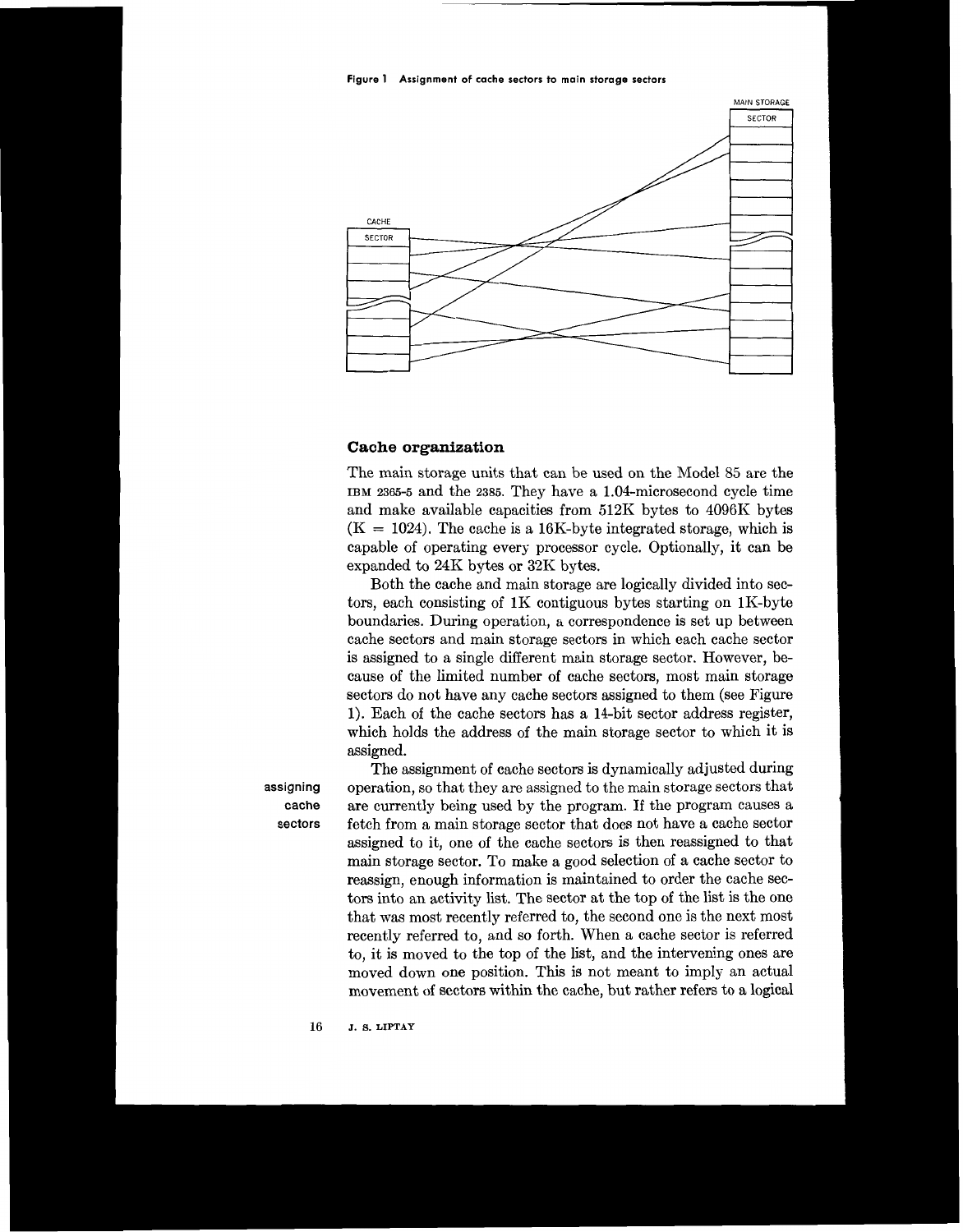ordering of the sectors. When it is necessary to reassign a sector, the one selected is the one at the bottom of the activity list. This cache sector is the one that has gone the longest without being referred to.

When a cache sector is assigned to a different main storage sector, the contents of all of the **1K** bytes located in that main storage sector are not loaded into the cache at once. Rather, each sector is divided into **16** blocks of **64** bytes, and the blocks are loaded on a demand basis. When a cache sector is reassigned, the only block that is loaded is the one that was referred to. If they are required, the remaining blocks are loaded later, one at a time. Each block in the cache has a bit associated with it to record whether it has been loaded. This "validity bit" is turned on when the block is loaded and off when the sector is reassigned.

Store operations always cause main storage to be updated. If the main storage sector being changed has a cache sector assigned to it, the cache is also updated; otherwise, no activity related to the cache takes place. Therefore, store operations cannot cause a cache sector to be reassigned, a block to be loaded, or the activity list to be revised. Since all of the data in the cache is also in main storage, it is not necessary on a cache sector reassignment to move any data from the cache to main storage. All that is required is to change the sector address register, reset the validity bits, and initiate Ioading of a block. The processor is capable of buffering one instruction requesting the storing of information in main storage, so that it can proceed with subsequent instructions even if execution of the store instruction cannot be initiated immediately.

Two processor cycles are required to fetch data that is in the cache. The first cycle is used to examine the sector address registers and the validity bits to determine if the data is in the cache. The second cycle is then used to read the data out of the cache. However, requests can normally be overlapped, so that one request can be processed every cycle. If the data is not present in the cache, additional cycles are required while the block is loaded into the cache from main storage.

The storage word size on which the Model 85 operates internally is **16** bytes. This is the width of the data paths to and from the storage units, and is the amount the processor can store or fetch with a single request. Because a single **2365-5** storage unit operates on an 8-byte-wide interface, two units are paired together and operated simultaneously. Except for the **512K** configuration, main storage is interleaved four ways. Since a block is **64** bytes, four fetches to main storage are required to load one block into the cache. With four-way interleaving, this means one request to each basic storage module. To improve performance, the first basic storage module referred to during each block load is the one containing the **16** bytes wanted by the processor. In addition to being loaded into the cache, the data is sent directly to the processor, so that execution can proceed as soon as possible (see Figure 2).

On the Model 85, channels store and fetch data by way of the

store operations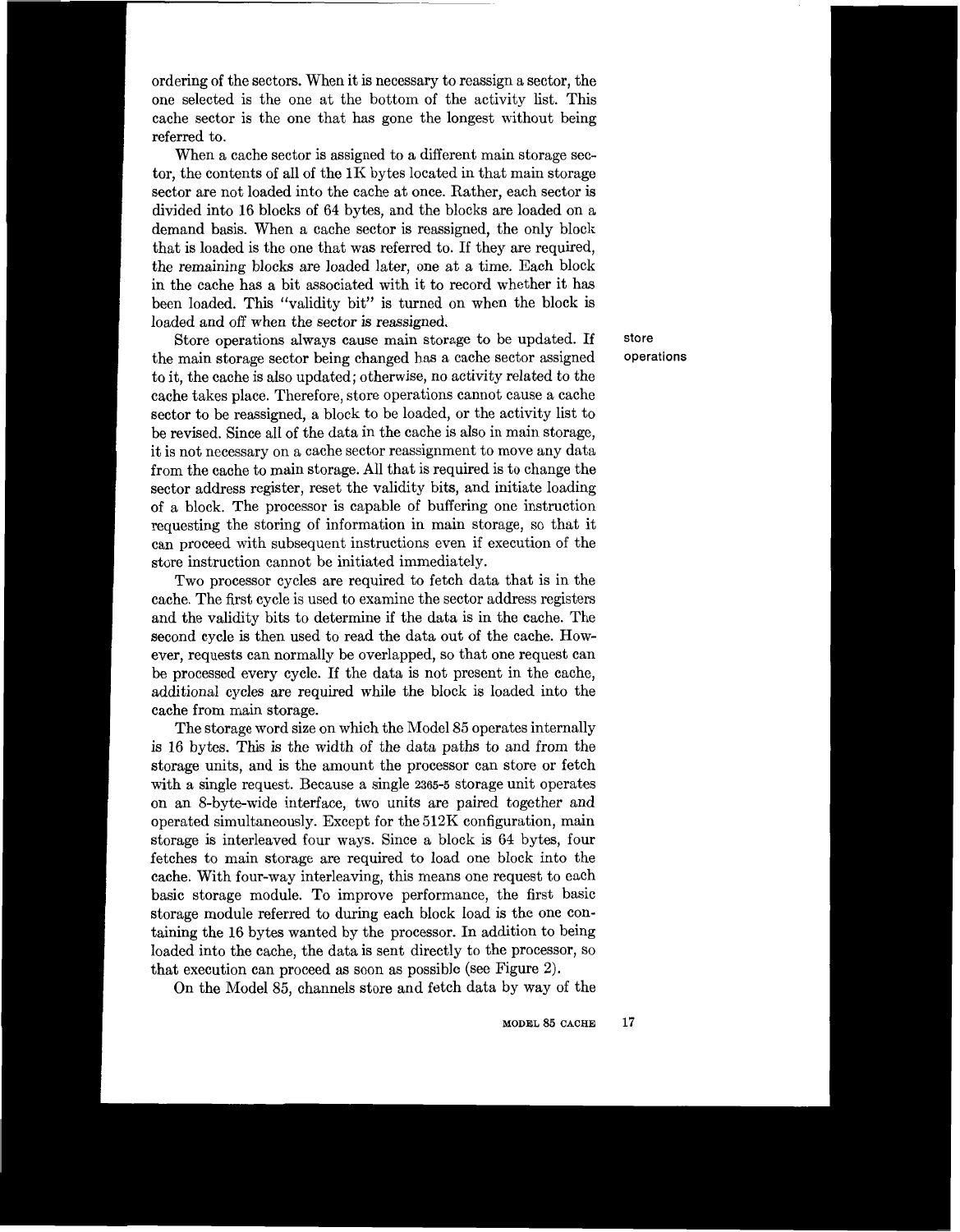

processor. Channel fetches are processed by- getting the required data from main storage without referring to the cache. Channel stores are handled the same way as processor stores. In this way, if a channel changes data that is in the cache, the cache is updated but the channels do not have any part of the cache devoted to them.

### **Performance studies**

Among the questions that had to be answered to determine whether the cache approach should be taken were: (1) how effective is it, and **(2)** does its effectiveness vary substantially from one program to another? The principal tools used to answer these questions are the tracing and timing techniques referred to in Part I. The tracing technique produces an instruction-by-instruction trace of a program operating under the *SYSTEM*/360 Operating System. The output is a sequence of "trace tapes," which contain every instruction executed, whether in the problem program or the operating system, and the necessary information to determine how long it takes to be executed. These trace tapes contain about 250,000 instructions each and are used as input to a timing program, which determines, cycleby-cycle, how the Model 85 would execute that sequence of instructions. These techniques are intended to determine internal performance and do not provide any information concerning throughput. An intensive investigation preceded selection of the programs used in this study.

In order to measure the effectiveness of the cache, we postulated **cache** a system identical to the Model 85 except that the storage hierarchy **effectiveness** is replaced by a single-level storage operating at cache speed. The performance of such a system is that which would be achieved by the Model **85** if it always found the data it wanted in the cache and if it never encountered interference in main storage due to stores. Therefore, it represents an upper limit on the performance of the Model 85; how close the Model 85 approaches this ideal can serve as a measure of how effective the cache is. Nineteen trace tapes <br>18 J. s. LIPTAY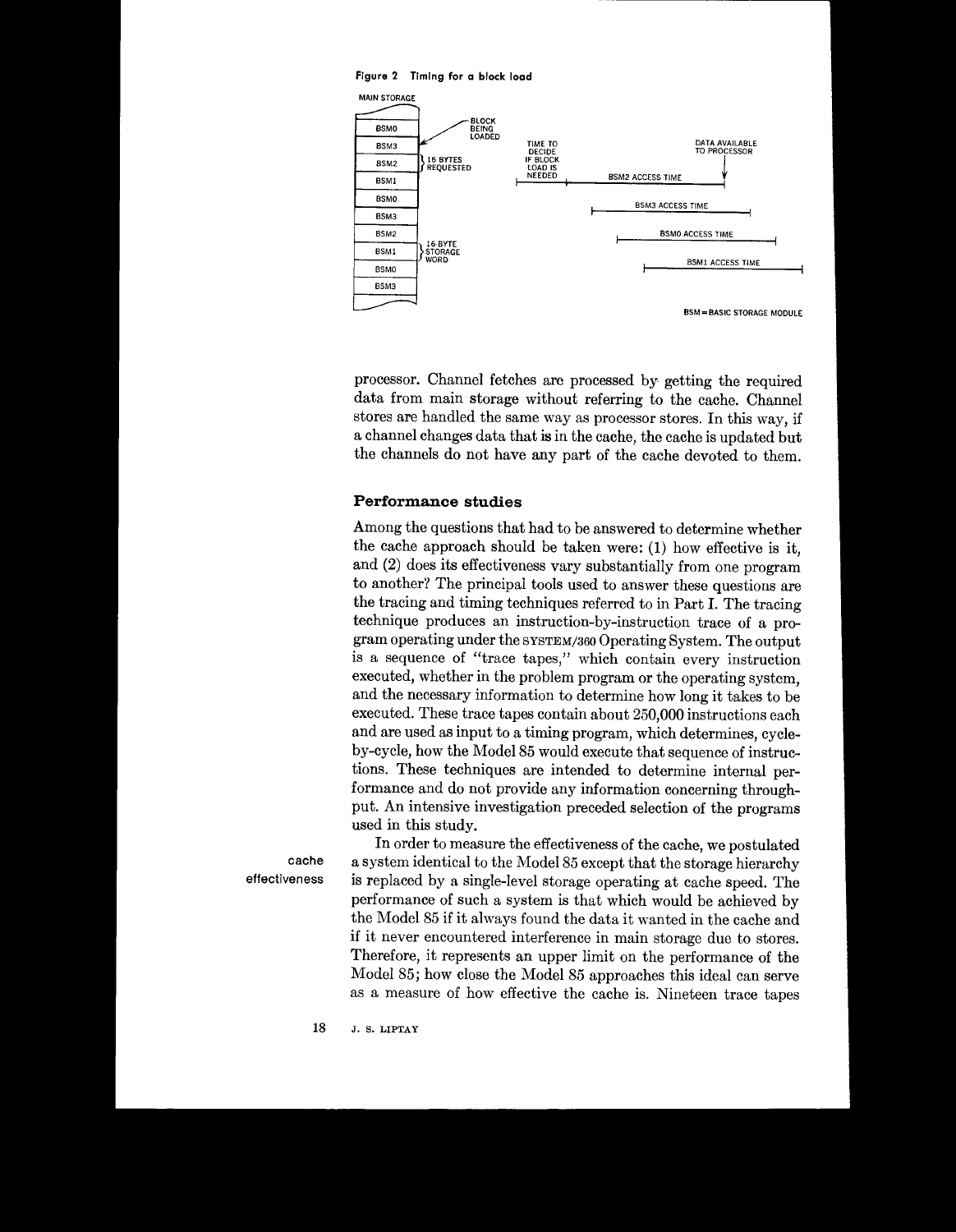

**Figure 3 Model 85 performance relative to single-level storage operating at cache speed** 

**Flgure 4 Probability of finding fetched data in cache** 



were timed for both the Model 85 and the postulated system, and the performance of the Model **85** was expressed as a percentage of the performance of the ideal system. Figure **3** shows the distribution of performance data obtained, The average was **81** percent **of**  the performance of the ideal system, with a range between **66**  and **94** percent.

An important statistic related to cache operation is the probability of finding the data wanted for a fetch in the cache. Figure **4**  shows the distribution of this probability for the same **19** trace tapes used for Figure **3.** The average probability was **0.968.** It is worth noting that, if the addresses generated by a program were random, the probability of finding the data wanted in the cache would be much less than **0.01.** Therefore, it can be said that what makes the cache work is the fact that *real programs are not random in their addressing patterns.*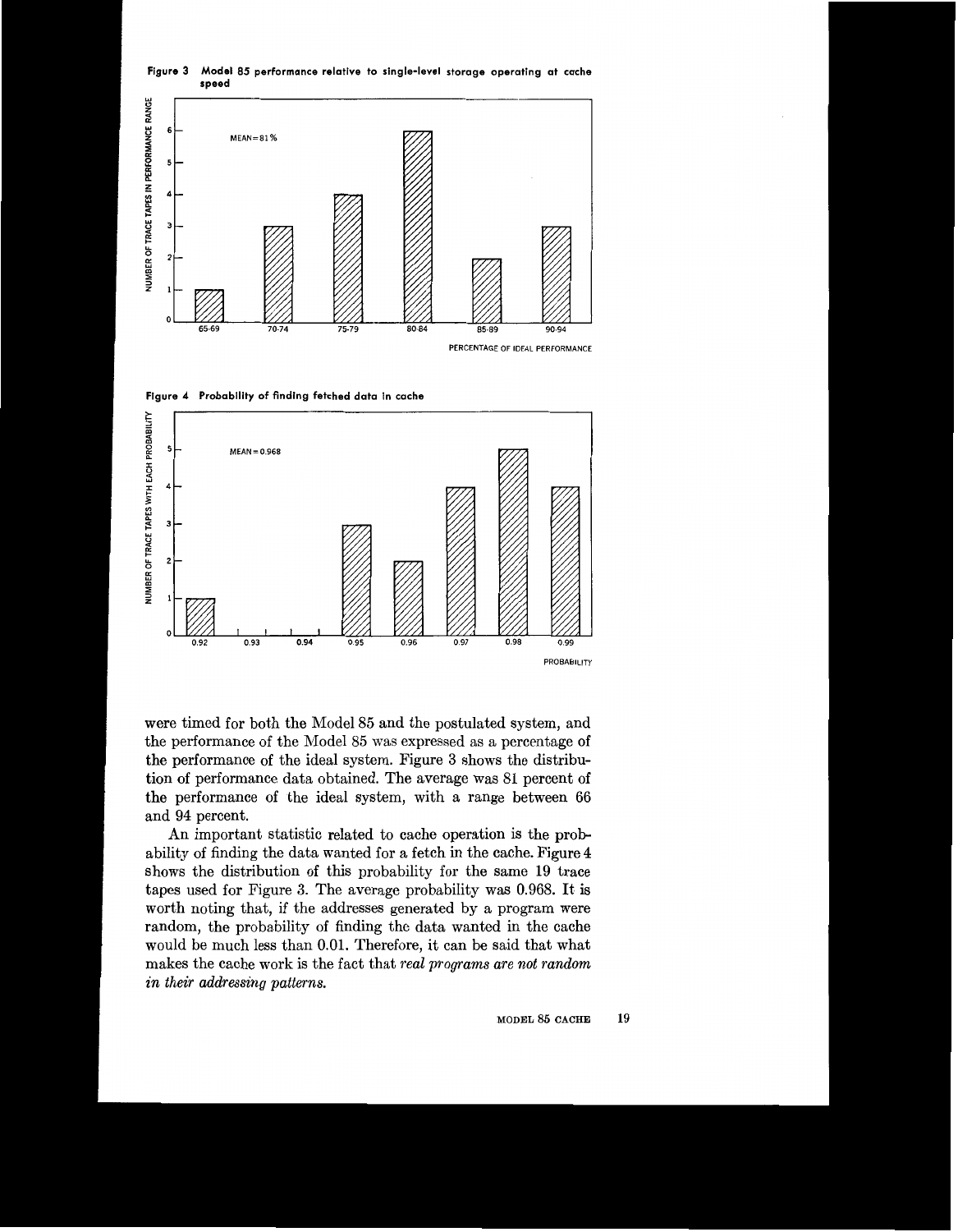| Table 1 Average performance relative to an ideal system with cache size and number |
|------------------------------------------------------------------------------------|
| of sectors varied $-$ Block size $=$ 64 bytes                                      |

| Number of      |       | Number of sectors |       |  |
|----------------|-------|-------------------|-------|--|
| cache bytes    | 8     | 16                | 32    |  |
| 8Κ             | 0.693 | 0.744             | 0.793 |  |
| $16\mathrm{K}$ | 0.765 | 0.825             | 0.861 |  |
| $32\mathrm{K}$ | 0.857 | 0.891             | 0.902 |  |

### Selection of cache parameters

Before the final cache design was established, a great deal of effort was expended on the choice of cache parameters.<sup>2</sup> The tools used to make the choice were the trace and timing programs. From among the trace tapes available, we picked five representative ones and ran them for many cache configurations, varying cache size, sector size, and block size. Tables 1 and 2 show the results obtained. In Table 1, block size is always 64 bytes; in Table 2, the number of sectors is always sixteen. In both cases, performance is compared with that of a single-level storage operating at cache speed. The selection of a 16K byte cache with 16 sectors and 64 bytes per block was made as the best balance between cost and performance.

The choice of an algorithm for the selection of a sector to reassign was also the object of careful study. From among the algorithms proposed, two were selected as likely candidates and incorporated into the timing program for study.

For one algorithm, the cache sectors are partitioned with an equal number of sectors in each partition. An activity list is maintained for each partition reflecting the use of the sectors within it. Each partition has a binary address, and when a main storage sector needs to be assigned a position in the cache, the low-order bits of its sector address are used to select one of the partitions. The sector at the bottom of that partition's activity list is the one chosen for reassignment.

This algorithm was studied for 1, 2, 4, 8, and 16 partitions. When there is only one partition, the algorithm becomes the Model 85 replacement algorithm. At the opposite extreme, when there are sixteen partitions, there is only one sector in each, and the idea of an activity list for each partition is meaningless. In this case, the choice of a cache sector to reassign depends only on the low-order address bits of the main storage sector for which a place is being found in the cache, and consequently each main storage sector has only one possible place where it can be put in the cache.

The second algorithm involves a single usage bit for each cache sector. When a sector is referred to, its usage bit is turned on if it is not already on. When the last sector bit is turned on, all of the other bits are turned off and the process continues. If a sector has to be reassigned, it is selected randomly from among those with their usage bits off.

replacement algorithms

> 20 J. S. LIPTAY